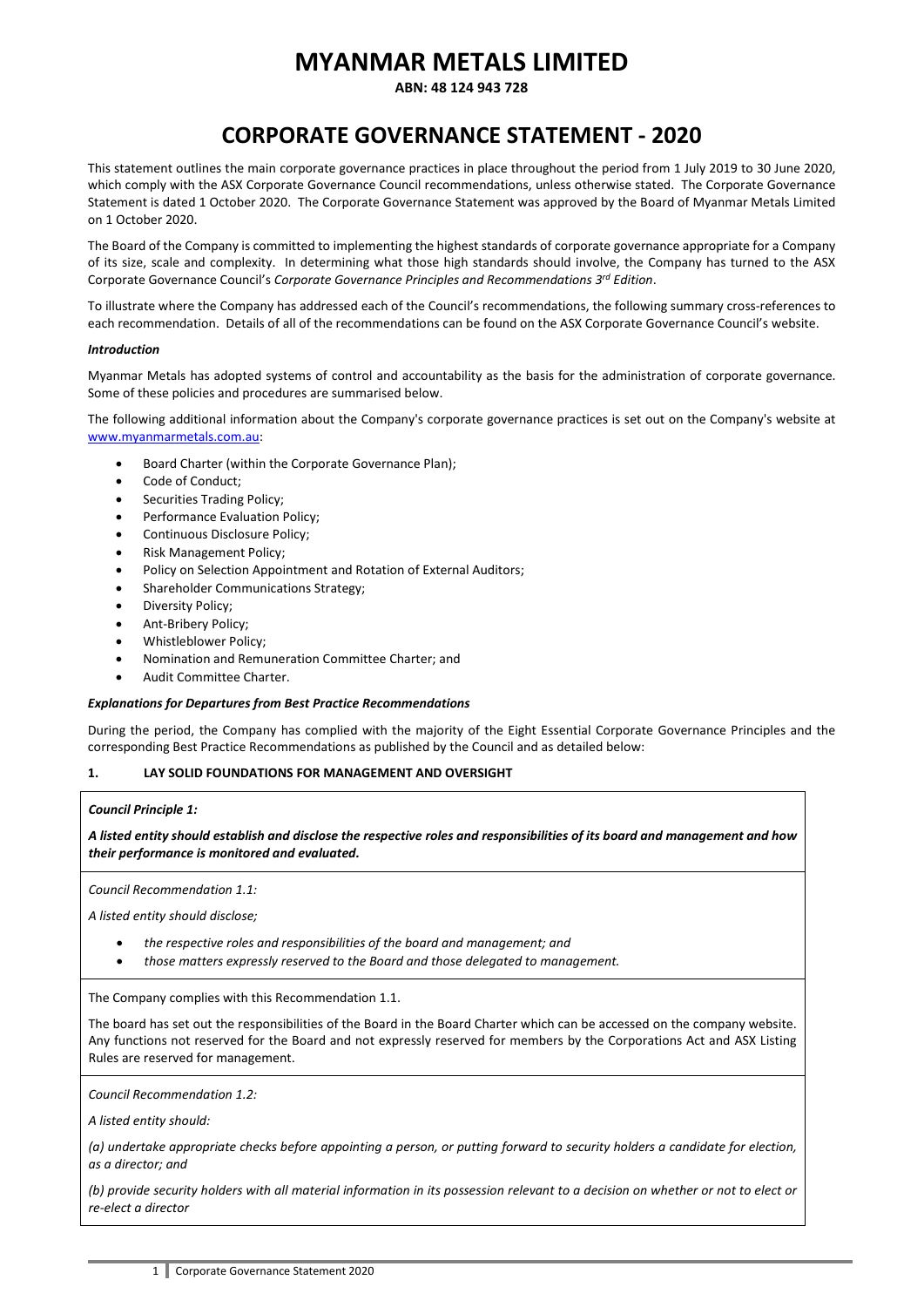The Board complied with this Recommendation 1.2.

The Company completed background checks prior to the appointment of a new director during the period.

The Company believes it is appropriate to undertake appropriate checks before appointing a person or putting forward to security holders a candidate for election as a director. Security holders are provided with all material information in the Company's possession relevant to a decision on whether or not to elect or re-elect a director.

*Council Recommendation 1.3:*

*A listed entity should have a written agreement with each director and senior executive setting out the terms of their appointment.*

The Company complied with this Recommendation 1.3.

*Recommendation 1.4* 

*The company secretary of a listed entity should be accountable directly to the board, through the chair, on all matters to do with the proper functioning of the board.*

The Company complied with this Recommendation 1.4. The company secretary is also currently a member of the Board.

*Council Recommendation 1.5:*

*A listed entity should*

*(a) have a diversity policy which includes requirements for the board or a relevant committee of the board to establish measurable objectives for achieving gender diversity and to assess annually both the objectives and the entity's progress in achieving the;*

*(b) disclose that policy or a summary of it; and* 

*(c) disclose as at the end of each reporting period the measurable objectives for achieving gender diversity set by the board or a relevant committee of the board in accordance with the entity's diversity policy and its progress towards achieving them, and either:* 

*(1) the respective proportions of men and women on the board, in senior executive positions and across the whole organisation (including how the entity has defined "senior executive" for these purposes); or* 

*(2) if the entity is a "relevant employer" under the Workplace Gender Equality Act, the entity's most recent "Gender Equality Indicators", as defined in and published under that Act*

The Company partly complies with this Recommendation 1.5.

The Board has adopted a Diversity Policy, a copy of which is available on the Company's website. The Company has a policy not to discriminate on the basis of age, gender, ethnicity, sexuality, physical ability or cultural or religious beliefs.

The Company recognises the benefits arising from employee and board diversity, including accessing different perspectives and ideas and benefitting from a greater pool of talent.

Factors such as gender, race, age or disability are irrelevant and are not taken into account when making employment decisions. In all cases, the person most suited to the position is selected based on their skills and qualifications without bias or prejudice.

Consistent with the Company's policy of non-discrimination, the Board has chosen not to set specific measurable targets for gender diversity.

The Company (including BJV Company Limited) complies with this recommendation and provides the following disclosure at the date of this statement;

| No. of female board members                     | O  | 0%  |
|-------------------------------------------------|----|-----|
| No. of female employees                         | 13 | 41% |
| No. of female employees in senior positions *   | 2  | 29% |
| No. of female contractors                       | 2  | 50% |
| No. of female contractors in senior positions * | 1  | 33% |
| * Defined as General Manager level or above     |    |     |

*Council Recommendation 1.6:*

*A listed entity should:* 

*(a) have and disclose a process for periodically evaluating the performance of the board, its committees and individual directors; and*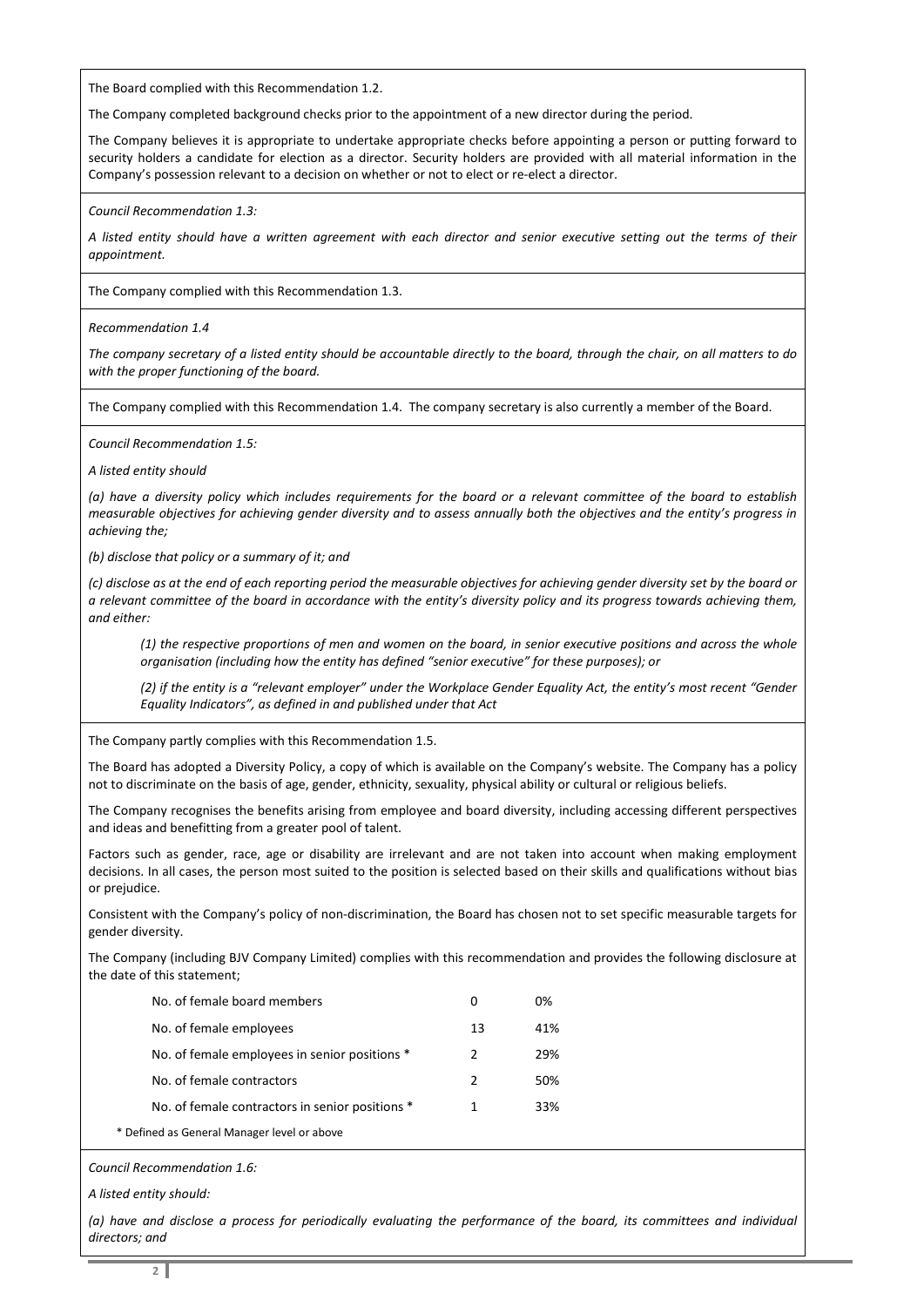*(b) disclose, in relation to each reporting period, whether a performance evaluation was undertaken in the reporting period in accordance with that process.*

The Company complies with this Recommendation 1.6 (a).

The Board has adopted an annual evaluation process to measure the performance of the Board and individual Directors of the Company.

The Company complies with this Recommendation 1.6 (b).

A performance review of individual directors who had been on the Board for one year or more was commenced during the reporting period but was completed in July 2020.

*Council Recommendation 1.7:*

*A listed entity should:* 

*(a) have and disclose a process for periodically evaluating the performance of its senior executives; and* 

*(b) disclose, in relation to each reporting period, whether a performance evaluation was undertaken in the reporting period in accordance with that process.*

The Company complies with this Recommendation 1.7.

The Board has adopted an annual evaluation process to measure the performance of its key executives.

A performance review of senior executives who had been employed for one year or more was completed during the reporting period in June 2020.

## **2. STRUCTURE THE BOARD TO ADD VALUE**

## *Council Principle 2:*

*A listed entity should have a board of an appropriate size, composition, skills and commitment to enable it to discharge its duties effectively*

#### *Recommendation 2.1*

*The board of a listed entity should:* 

*(a) have a nomination committee which:* 

*(1) has at least three members, a majority of whom are independent directors; and* 

*(2) is chaired by an independent director, and disclose:* 

*(3) the charter of the committee;* 

*(4) the members of the committee; and* 

*(5) as at the end of each reporting period, the number of times the committee met throughout the period and the individual attendances of the members at those meetings; or* 

*(b) if it does not have a nomination committee, disclose that fact and the processes it employs to address board succession issues and to ensure that the board has the appropriate balance of skills, knowledge, experience, independence and diversity to enable it to discharge its duties and responsibilities effectively*

The Company partially complied with this Recommendation 2.1 from 1 July 2019 to 11 January 2020 and from 16 June 2020 to the end of the reporting period. The Company did not comply with this Recommendation 2.1 for the period from 12 January 2020 to 15 June 2020.

A copy of the Nomination and Remuneration Committee charter is available on the Company's website.

From the start of the reporting period to 11 January 2020, the members of the Nomination and Remuneration Committee were Mr. Goulds (who was considered to be independent), Mr. Moore (who is not considered to be independent) and Mr. Arndt (who is not considered to be independent). Following the passing of Mr Goulds in January 2020, the Committee had only two members, neither of whom was considered to be independent, until Mr. Teo (who is considered to be independent) was appointed in June 2020.

The Chairman of the Committee was Mr. Goulds until 11 January 2020 and Mr Teo from the date of his appointment on 16 June 2020. Both of these gentlemen were considered to be independent directors.

The Committee met once during the reporting period. This meeting was attended by Mr Moore and Mr Arndt, who were the only members of the Committee at that time.

*Recommendation 2.2*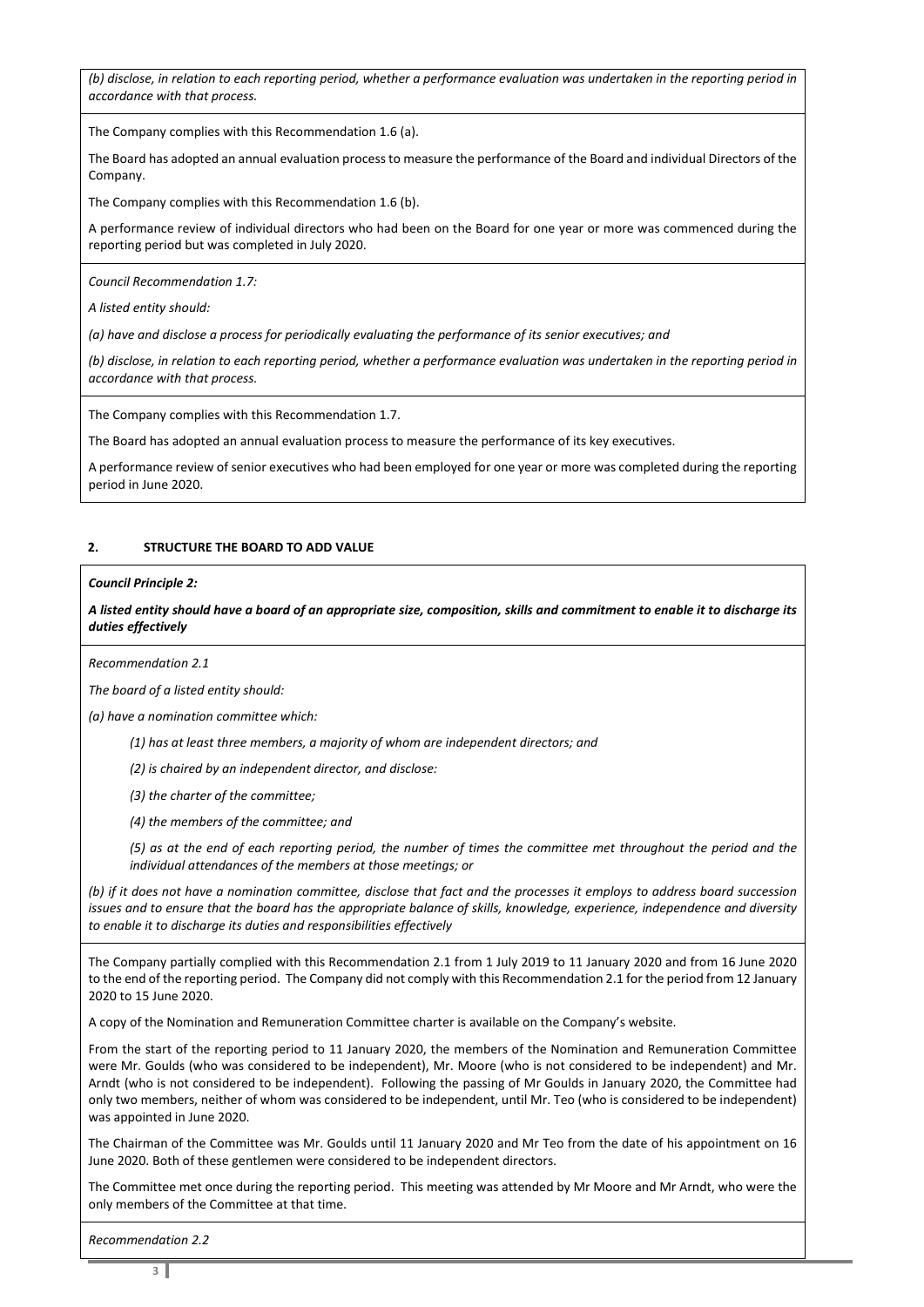*A listed entity should have and disclose a board skills matrix setting out the mix of skills and diversity that the board currently has or is looking to achieve in its membership.*

The Company complies with this Recommendation 2.2.

The Board Skills Matrix is as follows:

|                      | Capital<br><b>Markets</b> | <b>Resource</b><br>Industry | <b>Offshore</b><br><b>Projects</b> | <b>Mining/Geology</b> | <b>Finance/Accounting</b> | <b>Listed</b><br>Company |
|----------------------|---------------------------|-----------------------------|------------------------------------|-----------------------|---------------------------|--------------------------|
| John Lamb            | ν                         | ν                           | v                                  | V                     |                           |                          |
| <b>Rowan Caren</b>   | ν                         | ν                           | ν                                  |                       |                           |                          |
| <b>Jeffrey Moore</b> | v                         | ν                           | ν                                  | v                     |                           |                          |
| <b>Paul Arndt</b>    | ν                         |                             | ν                                  | V                     |                           |                          |
| <b>Andrew Teo</b>    |                           |                             |                                    |                       |                           |                          |

*Recommendation 2.3* 

*A listed entity should disclose:* 

*(a) the names of the directors considered by the board to be independent directors;* 

*(b) if a director has an interest, position, association or relationship of the type described in Box 2.3 but the board is of the opinion that it does not compromise the independence of the director, the nature of the interest, position, association or relationship in question and an explanation of why the board is of that opinion; and* 

*(c) the length of service of each director*

The Company complies with Recommendation 2.3.

The skills, experience and expertise relevant to the position held by each director are disclosed in the Directors Report.

The Board has determined that individual Directors have the right in connection with their duties and responsibilities as Directors, to seek independent professional advice at the Company's expense. The engagement of an outside adviser is subject to prior approval of the Chairman and this will not be withheld unreasonably. If appropriate, any advice so received will be made available to all Board members.

The Board considers Mr. Lamb, Mr. Moore and Mr. Caren not to be independent directors as they are executives of the Company.

Mr Arndt is not considered to be an independent director as he is an officer of Perilya Limited, which holds an 18% interest in the Company.

The Board considered Mr. Goulds to be an independent director until his passing in January 2020.

The Board considers Mr. Teo to be an independent director.

The period of office held by each director as at the date of this statement is as follows;

| Mr. Lamb  | Appointed 19 June 2017 | 3 years and 4 months |
|-----------|------------------------|----------------------|
| Mr. Moore | Appointed 19 June 2017 | 3 years and 4 months |
| Mr. Caren | Appointed 19 June 2017 | 3 years and 4 months |
| Mr. Arndt | Appointed 19 June 2018 | 3 year and 4 months  |
| Mr. Teo   | Appointed 9 June 2020  | 4 months             |

*Council Recommendation 2.4:*

*A majority of the board of a listed entity should be independent directors.*

The Company does not comply with this Recommendation 2.4. The Board considers that the Company is not currently of a size and scale, nor are its affairs of such complexity to necessitate the appointment of additional non-executive directors. However, this position may change as the Company develops the Bawdwin project further.

*Council Recommendation 2.5:*

*The chair of the board of a listed entity should be an independent director and, in particular, should not be the same person as the CEO of the entity*

The Company does not comply with Recommendation 2.5.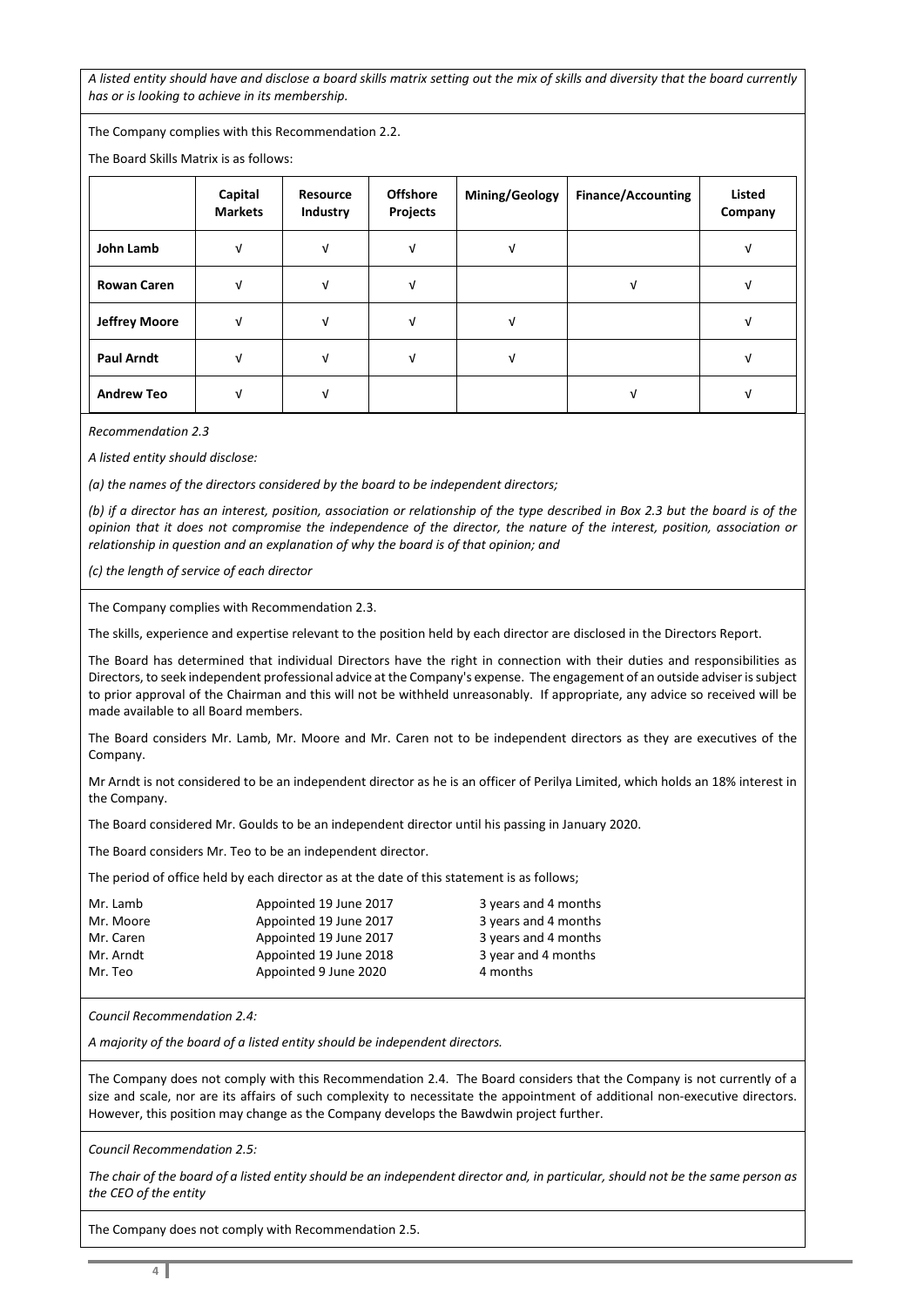The Company's Chairperson, Mr Lamb, is considered by the Board not to be independent as he is also an executive of the entity. However, the Board believes that the Chairman is able and does bring quality judgment to all relevant issues falling within the scope of the role of a Chairman.

The Board considers that the Company is not currently of a size and scale, nor are its affairs of such complexity to necessitate the appointment of an independent Chairman. However, this position may change as the Company develops the Bawdwin project further.

## *Recommendation 2.6*

*A listed entity should have a program for inducting new directors and provide appropriate professional development opportunities for directors to develop and maintain the skills and knowledge needed to perform their role as directors effectively.*

The Company does not comply with this Recommendation 2.6.

The Company does not have a policy to provide appropriate professional development opportunities for directors to develop and maintain the skills and knowledge needed to perform their role as directors effectively. The directors have extensive external business involvements. All directors are up to date with current business practices. It is not practical for a Company of Myanmar Metals' size and scale to initiate such a program. New directors are provided with access and directions to the Company's corporate governance manuals and policies.

## **3. ACT ETHICALLY AND RESPONSIBLY**

*Council Principle 3:*

*A listed entity should act ethically and responsibly*

*Recommendation 3.1* 

*A listed entity should:* 

*(a) have a code of conduct for its directors, senior executives and employees; and*

*(b) disclose that code or a summary of it.*

The Company complies with this Recommendation 3.1.

The Company has adopted a Code of Conduct which can be accessed on the website.

## **4. SAFEGUARD INTEGRITY IN CORPORATE REPORTING**

## *Council Principle 4:*

*A listed entity should have formal and rigorous processes that independently verify and safeguard the integrity of its corporate reporting.*

## *Recommendation 4.1*

*The board of a listed entity should:* 

*(a) have an audit committee which:* 

*(1) has at least three members, all of whom are non-executive directors and a majority of whom are independent directors; and* 

*(2) is chaired by an independent director, who is not the chair of the board,* 

*and disclose:* 

*(3) the charter of the committee;* 

*(4) the relevant qualifications and experience of the members of the committee; and* 

*(5) in relation to each reporting period, the number of times the committee met throughout the period and the individual attendances of the members at those meetings; or* 

*(b) if it does not have an audit committee, disclose that fact and the processes it employs that independently verify and*  safeguard the integrity of its corporate reporting, including the processes for the appointment and removal of the external *auditor and the rotation of the audit engagement partner.*

The Company partially complied with this Recommendation 4.1 from 1 July 2019 to 11 January 2020 and from 16 June 2020 to the end of the reporting period. The Company did not comply with this Recommendation 4.1 for the period from 12 January 2020 to 15 June 2020.

A copy of the Audit Committee charter is available on the Company's website.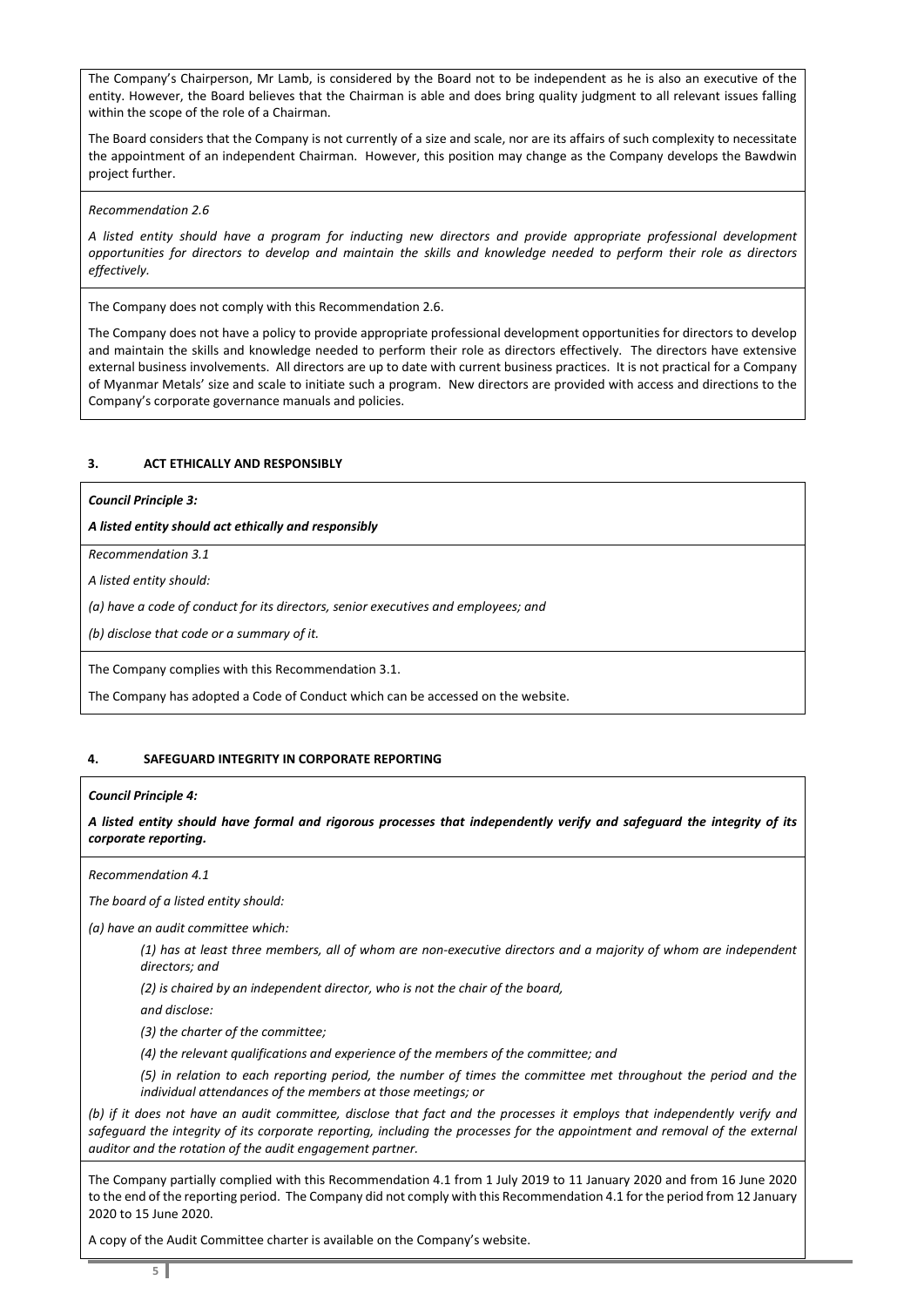From the start of the reporting period to 11 January 2020, the members of the Audit Committee were Mr. Goulds (who was considered to be independent), Mr. Moore (who is not considered to be independent) and Mr. Arndt (who is not considered to be independent). Following the passing of Mr Goulds, the Committee had only two members, neither of whom was considered to be independent, until Mr. Teo (who is considered to be independent) was appointed in June 2020.

The Chairman of the Committee was Mr. Goulds until 11 January 2020 and Mr Teo from the date of his appointment on 16 June 2020. Both of these gentlemen were considered to be independent directors.

The Committee met twice during the reporting period. The August meeting was attended by Mr Goulds (chairperson) and Mr Moore. The February meeting was attended by Mr Moore and Mr Arndt (chairperson), who were the only members of the Committee at that time.

The skills, experience and expertise relevant to the position held by each director are disclosed in the Directors Report. A brief summary is provided below for each current member of the Audit Committee:

Mr Teo (BCom, CPA) has over 45 years financial and commercial experience in listed and unlisted companies.

Mr. Moore (B.SC, MAUSIMM, MGSA) is a geologist with extensive technical, managerial and project finance experience in exploration and mining for publicly listed companies.

Mr. Arndt (BSc, MSc, Grad Dip Engineering, MBA) is a metallurgist with over 30 years' experience in managing companies.

The external audit engagement partner is to be rotated every five years. Grant Thornton was appointed as the external auditor in 2016. The current audit partner, Lorenzo Stella has been the engagement partner for one year.

## *Recommendation 4.2*

*The board of a listed entity should, before it approves the entity's financial statements for a financial period, receive from its CEO and CFO a declaration that, in their opinion, the financial records of the entity have been properly maintained and that the financial statements comply with the appropriate accounting standards and give a true and fair view of the financial position and performance of the entity and that the opinion has been formed on the basis of a sound system of risk management and internal control which is operating effectively.*

The Company complies with this Recommendation 4.2.

The Board receives assurance from the Chief Executive Officer and the General Manager - Finance in the form of a declaration, prior to approving the financial statements. The board has received assurance from the Chief Executive Officer and the General manager - Finance that the declaration provided in accordance with section 295A of the Corporations Act is founded on a sound system of risk management and internal control and that the system is operating effectively in all material respects in relation to financial reporting risks.

*Recommendation 4.3* 

*A listed entity that has an AGM should ensure that its external auditor attends its AGM and is available to answer questions from security holders relevant to the audit.*

The Company complies with this Recommendation 4.3.

The Company's auditor attended the AGM in 2019 and was available to answer questions from security holders relevant to the audit.

## **5. MAKE TIMELY AND BALANCED DISCLOSURE**

## *Council Principle 5:*

*A listed entity should make timely and balanced disclosure of all matters concerning it that a reasonable person would expect to have a material effect on the price or value of its securities.*

*Recommendation 5.1* 

*A listed entity should:* 

*(a) have a written policy for complying with its continuous disclosure obligations under the Listing Rules; and* 

*(b) disclose that policy or a summary of it.*

The Company complies with this Recommendation 5.1.

The Company has adopted a Continuous Disclosure Policy which is available on its website.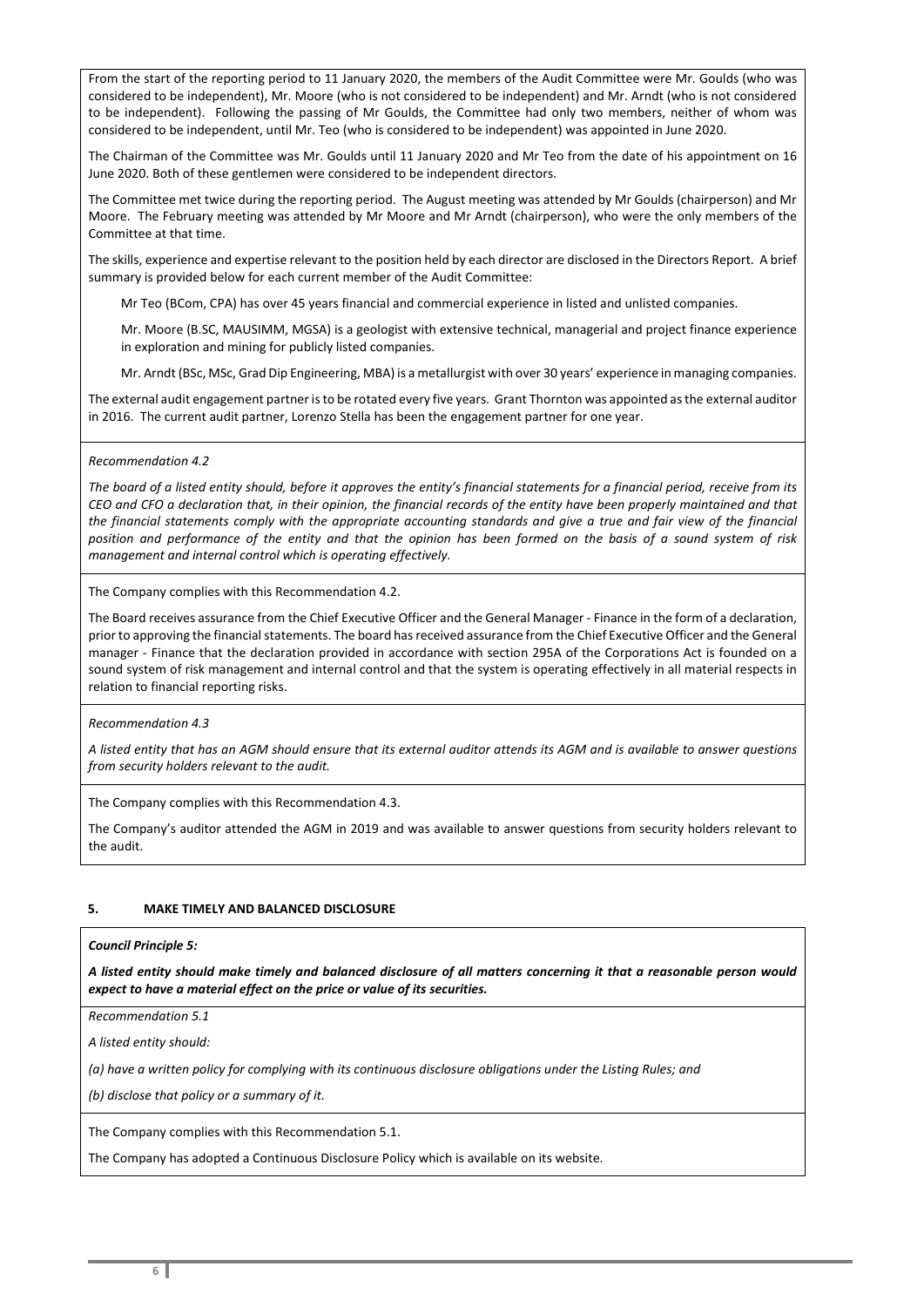#### *Council Principle 6:*

*A listed entity should respect the rights of its security holders by providing them with appropriate information and facilities to allow them to exercise those rights effectively.*

*Recommendation 6.1* 

*A listed entity should provide information about itself and its governance to investors via its website.*

The Company complies with this Recommendation 6.1.

The Company has a new website in place which is current and informative.

*Recommendation 6.2* 

*A listed entity should design and implement an investor relations program to facilitate effective two-way communication with investors.*

The Company complies with this Recommendation 6.2.

The Company has adopted a Shareholder Communication Strategy which is available on its website.

*Council Recommendation 6.3:*

*A listed entity should disclose the policies and processes it has in place to facilitate and encourage participation at meetings of security holders.*

The Company complies with this Recommendation 6.3.

The Company facilitates and encourages participation at meetings of shareholders by providing a direct voting facility and encourages security holders who are not able to attend meetings to submit questions ahead of the meeting.

*Recommendation 6.4* 

*A listed entity should give security holders the option to receive communications from, and send communications to, the entity and its security registry electronically.*

The Company complies with this Recommendation 6.4.

The Company gives security holders the option to receive communications (specifically annual reports and other correspondence) from the entity and its security registry electronically, insofar as is currently permitted by the Corporations Act.

## **7. RECOGNISE AND MANAGE RISK**

*Council Principle 7:*

*A listed entity should establish a sound risk management framework and periodically review the effectiveness of that framework.*

*Recommendation 7.1* 

*The board of a listed entity should:* 

*(a) have a committee or committees to oversee risk, each of which:* 

*(1) has at least three members, a majority of whom are independent directors; and* 

*(2) is chaired by an independent director,* 

*and disclose:* 

*(3) the charter of the committee;* 

*(4) the members of the committee; and* 

*(5) as at the end of each reporting period, the number of times the committee met throughout the period and the individual attendances of the members at those meetings; or* 

*(b) if it does not have a risk committee or committees that satisfy (a) above, disclose that fact and the processes it employs for overseeing the entity's risk management framework.*

The Company complies with this Recommendation 7.1.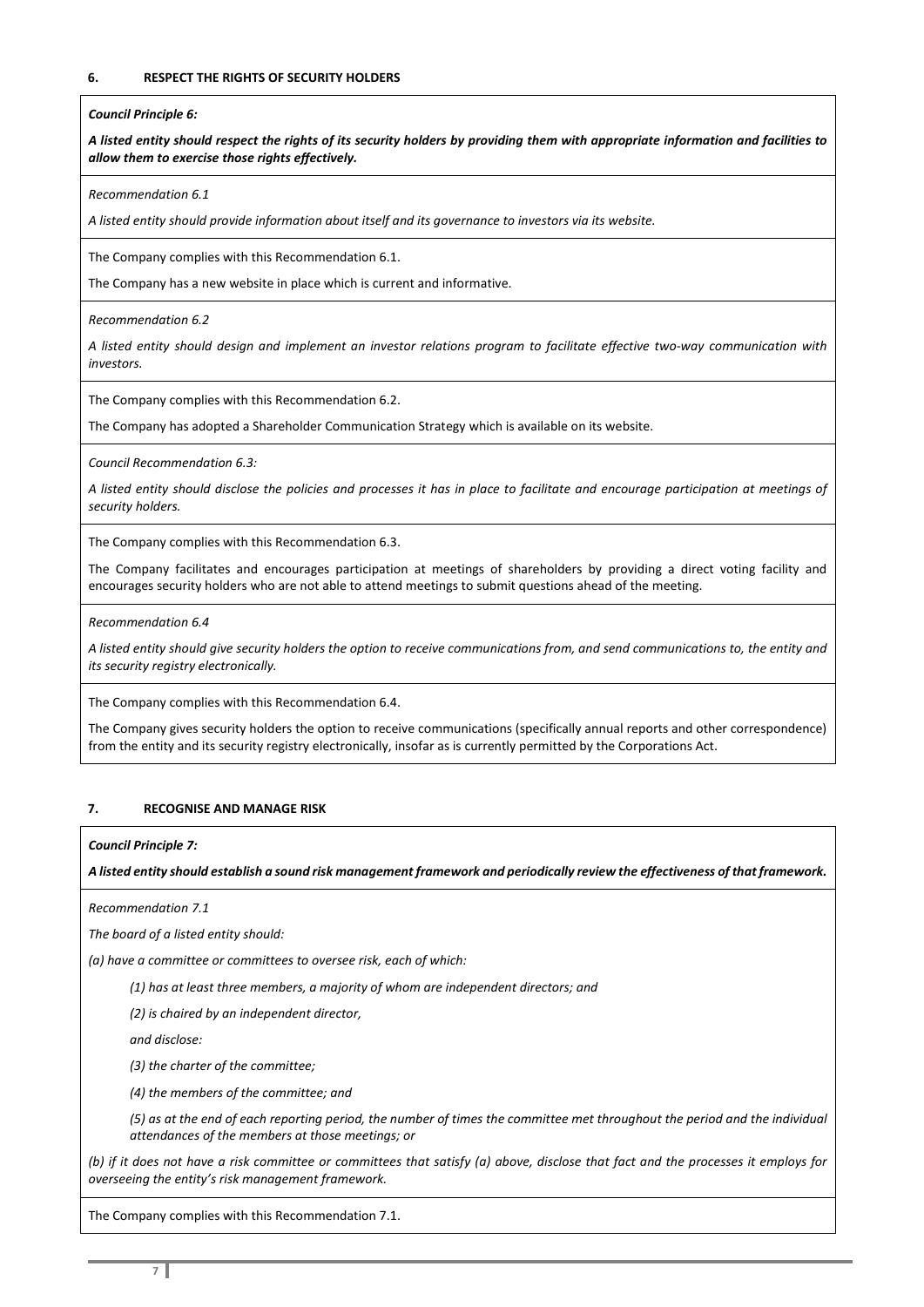Whilst the Company's operations are assessed as higher risk due, amongst other reasons as set out in more detail most recently in the Equity Raising presentation issued to market on 24 May 2019, to the exploration and evaluation stage of development and the foreign jurisdiction of the Company's single project and are set out under section 7.4.

The Board has not established a risk committee but will address the need for such a committee.

The Company has in place a framework to safeguard Company assets and ensure that business risks are identified and properly managed. It is part of the board's oversight role to oversee the establishment and implementation of the risk management system, and to review the effectiveness of the company's implementation of that system.

The Board monitors the management of risks on an ongoing basis and requires management to design and implement a risk management and internal control system to manage the entity's material business risks. Management is responsible for the identification, assessment, monitoring and management of material risk throughout the company. Management has prepared a detailed matrix of risks accordingly. This risk matrix is reviewed and updated where necessary on an annual basis by the full Board.

Due to the size of the company it does not have an internal audit function.

*Recommendation 7.2* 

*The board or a committee of the board should:* 

*(a) review the entity's risk management framework at least annually to satisfy itself that it continues to be sound; and* 

*(b) disclose, in relation to each reporting period, whether such a review has taken place.*

The Company complies with this Recommendation 7.2.

Management reported to the Board during June 2020.

*Recommendation 7.3* 

*A listed entity should disclose:* 

*(a) if it has an internal audit function, how the function is structured and what role it performs; or* 

*(b) if it does not have an internal audit function, that fact and the processes it employs for evaluating and continually improving the effectiveness of its risk management and internal control processes.*

The Company complies with this Recommendation 7.3.

The Company does not have an internal audit function.

The Company believes that the risk management framework it has in place will be effective for a company of its scale and complexity, subject to the annual review being performed. The Company has developed a risk matrix to identify and manage key risks.

*Recommendation 7.4* 

*A listed entity should disclose whether it has any material exposure to economic, environmental and social sustainability risks and, if it does, how it manages or intends to manage those risks.*

The Company complies with this Recommendation 7.4.

The Company is aware of its impact on the economy, environment and the community and risks to the Company if it does not deal with these matters appropriately. The Board is responsible for determining whether the Company has a material exposure to inter alia, economic, environmental and sustainability risks and, if it does, how it manages or intends to manage those risks.

Key risks faced include, but are not limited to:

- Future capital requirements risk
- Contractual and JV risks
- Sovereign risk
- Myanmar government approval risk
- Risks related to the global economy and COVID-19
- Environmental risk
- Technical risk
- Pre-development and study risk
- Legacy risks
- Resettlement and community risks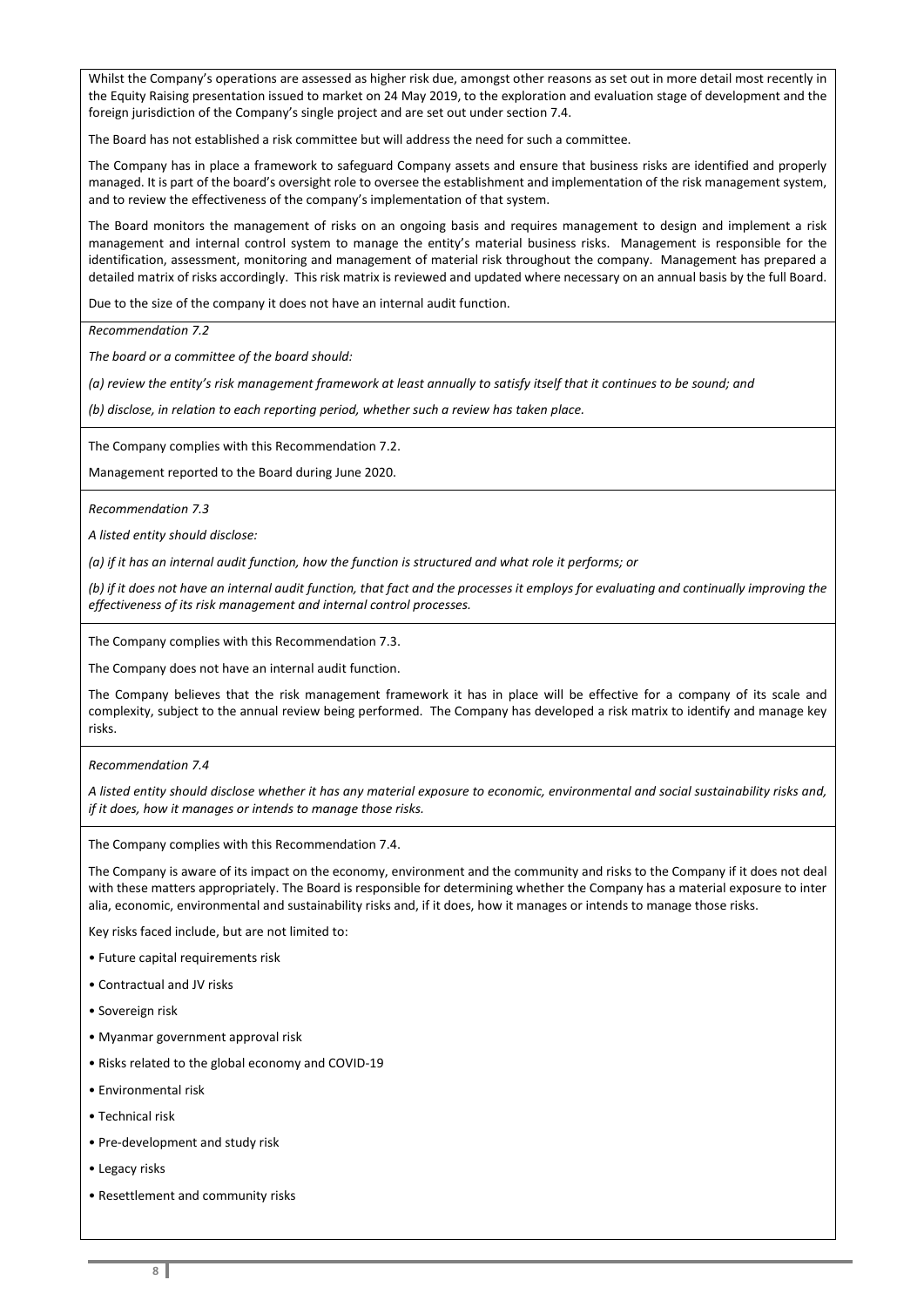#### **8. REMUNERATE FAIRLY AND RESPONSIBLY**

*Council Principle 8:*

*A listed entity should pay director remuneration sufficient to attract and retain high quality directors and design its executive remuneration to attract, retain and motivate high quality senior executives and to align their interests with the creation of value for security holders.*

*Recommendation 8.1* 

*The board of a listed entity should:* 

*(a) have a remuneration committee which:* 

*(1) has at least three members, a majority of whom are independent directors; and* 

*(2) is chaired by an independent director,* 

*and disclose:* 

*(3) the charter of the committee;* 

*(4) the members of the committee; and* 

*(5) as at the end of each reporting period, the number of times the committee met throughout the period and the individual attendances of the members at those meetings; or* 

*(b) if it does not have a remuneration committee, disclose that fact and the processes it employs for setting the level and composition of remuneration for directors and senior executives and ensuring that such remuneration is appropriate and not excessive.*

The Company partially complied with this Recommendation 8.1 from 1 July 2019 to 11 January 2020 and from 16 June 2020 to the end of the reporting period. The Company did not comply with this Recommendation 8.1 for the period from 12 January 2020 to 15 June 2020.

A copy of the Nomination and Remuneration Committee charter is available on the Company's website.

From the start of the reporting period to 11 January 2020, the members of the Nomination and Remuneration Committee were Mr. Goulds (who was considered to be independent), Mr. Moore (who is not considered to be independent) and Mr. Arndt (who is not considered to be independent). Following the passing of Mr Goulds, the Committee had only two members, neither of whom was considered to be independent, until Mr. Teo (who is considered to be independent) was appointed in June 2020.

The Chairman of the Committee was Mr. Goulds until 11 January 2020 and Mr Teo from the date of his appointment on 16 June 2020. Both of these gentlemen were considered to be independent directors.

Remuneration levels are competitively set to attract and retain appropriately qualified and experienced directors and senior executives. The board may seek independent advice on the appropriateness of remuneration packages, given trends in comparative companies both locally and internationally. Remuneration packages are largely comprised of fixed remuneration but have also included long term incentives for directors.

The remuneration structures explained below are designed to attract suitably qualified candidates, and to affect the broader outcome of maximising the Company's profitability. The remuneration structures take into account:

- Overall level of remuneration for each director and executive;
- The executive's ability to control the performance of the relevant area; and
- The amount of incentives within each executive's remuneration.

Securities can only be issued to Company Directors under a resolution at a general meeting of shareholders.

Non-Executive Directors may receive a base fee and can be remunerated by way of security issues approved under a resolution at a general meeting of shareholders. Non-Executive Directors may also receive consulting fees for additional services provided beyond those expected of a Non-Executive.

The board has no established retirement or redundancy schemes for directors. There are no unvested entitlements under equity based remuneration schemes.

#### *Recommendation 8.2*

*A listed entity should separately disclose its policies and practices regarding the remuneration of non-executive directors and the remuneration of executive directors and other senior executives.*

The Company complies with this Recommendation 8.2. These details are disclosed in the Remuneration Report.

*Recommendation 8.3*